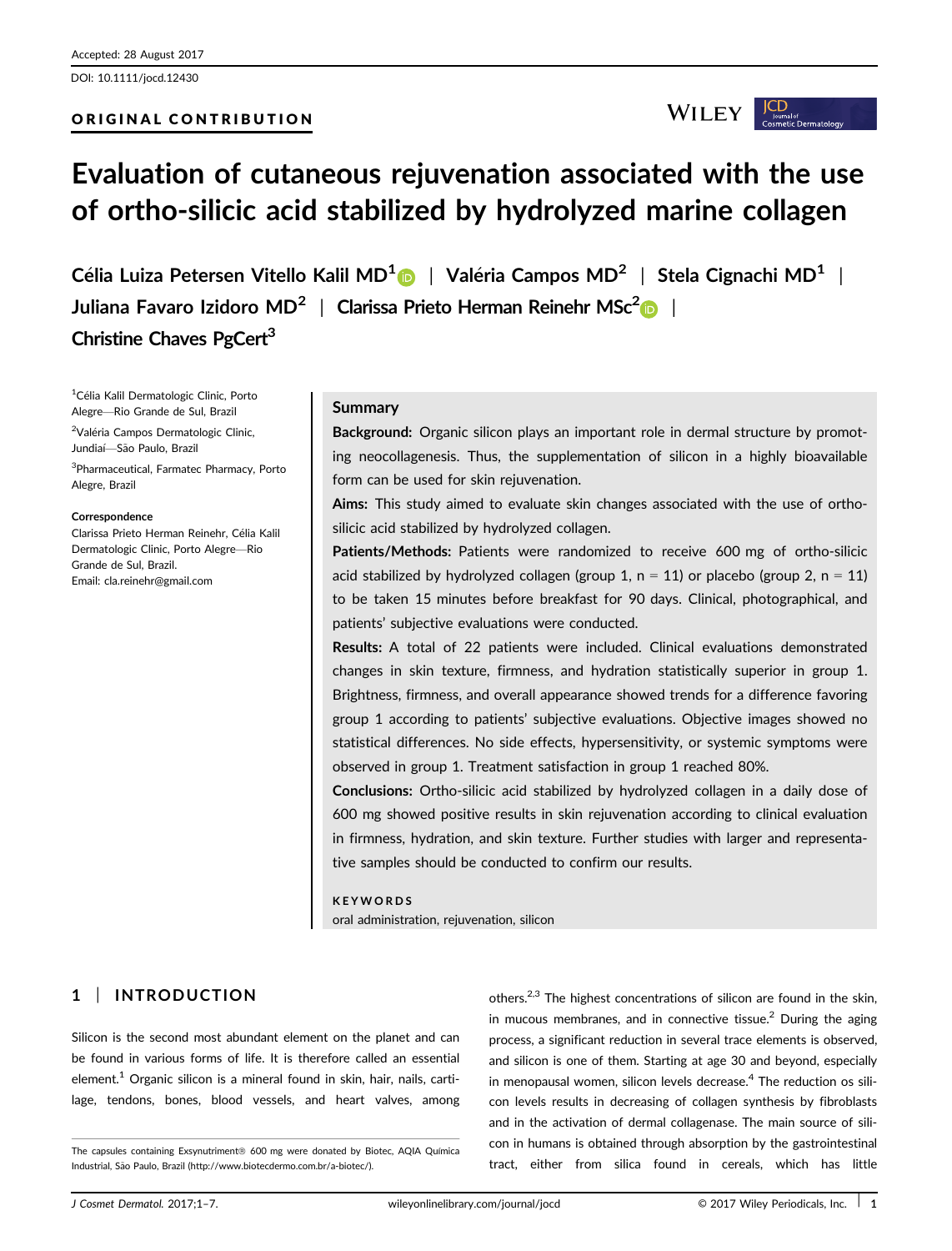bioavailability, or in the form of ortho-silicic acid, which is found in water and beer, the most commonly absorbed form.<sup>1,2,5,6</sup> In food sources, silicon has poor bioavailability because of its low solubility.<sup>2</sup> Among the benefits of organic silicon are increased collagen and elastin synthesis, potentiating calcium fixation in bone tissue, promotion of nail hardness and stability, stimulation of hair fiber, which in addition to being more resistant to breakage also increases cord thickness, and maintenance of blood vessel elasticity.<sup>7-12</sup> Organic silicon supplementation increases the concentration of this trace element, which favors the quality of natural aging, improves conditions related to silicon deficiency, and reduces the incidence of various pathologies.4 Organic silicon stabilized in a hydrolyzed marine collagen molecule (Exsynutriment®, Exsymol, Monaco) has high bioavailability because the stabilization of silicon in collagen prevents the formation of polymers, which impair its absorption by the gastrointestinal tract.<sup>2</sup> In light of the benefits of ortho-silicic acid, of its role in collagen synthesis, and taking into consideration the scarcity of studies on the anti-aging process using the ortho-silicic acid stabilized by hydrolyzed marine collagen, this study aimed to evaluate how skin with signs of aging responds to oral treatment with Exsynutriment<sup>®</sup>.

## 2 | METHODS

This is a 90-day prospective, randomized, double-blinded study that was conducted at two private, independent dermatological clinics (Clinics A and B). Twenty-two Caucasian male and female volunteers from 40 to 60 years old were recruited. Exclusion criteria included pregnant women, breastfeeding women, patients with unrealistic expectations regarding possible outcomes, and patients currently taking or who stopped taking oral multivitamins, rejuvenation medications or who were taking systemic isotretinoin within the past 6 months. All participants enrolled in this study signed an informed consent. Randomization was generated using the Research Randomizer at [https://www.randomizer.org/.](https://www.randomizer.org/) Patients randomized to the intervention group (Group I) received 90 capsules each containing 600 mg of Exsynutriment®. Those allocated to the control group (Group II) received 90 capsules each containing 600 mg of microcrystalline cellulose. Participants of both groups were counseled to take 1 capsule daily, at home, on an empty stomach, 15 minutes before breakfast for 90 days. The dynamics of conducting the study were as follows: each patient visited the Clinic A twice (at baseline and at D90): at baseline, an un-blinded investigator (1) distributed the concealed treatments according to each patient's allocation, (2) classified the phototypes according to the Fitzpatrick phototype scale from I to VI, and the degree of aging by the Glogau scale from II to IV, where II corresponds to moderate aging and IV corresponds to severe aging, $13,14$  and (3) captured standardized images of patients' faces using Visia® Canfield Imaging Systems Inc. equipment. Ninety days later (D90), patients returned to Clinic A to recapture images of their faces and to answer a questionnaire. At Clinic B, one blinded dermatologist reviewed and evaluated the paired images of each participant taken at baseline (D0) and at day 90 (D90).

### 2.1 | Objective images evaluation

Objective assessment was performed using Visia®, which requires proper patient positioning during imaging to ensure photo quality, and the same position must be assumed by the patient in follow-up images, making it possible to compare patient's baseline and followup images. Visia® imaging system objectively evaluates skin components: spots, wrinkles, texture, pores, and UV damage by critically counting these targets.

#### 2.2 | Clinical images evaluation

Clinical assessment was performed by a blinded dermatologist who reviewed the paired images taken at baseline and at the 90th day. Clinical evaluation was based on ratings of brightness, wrinkles, texture, softness, firmness, overall appearance, and hydration of face skin. The skin parameter hydration was evaluated based on the presence of skin scales, crusts, xerosis, and skin brightness. Texture was evaluated based on the appearance of skin surface: uneven skin surface, presence of fine wrinkles, and scales were included in the analysis. Firmness included evaluation of 4 distinctive signs: eyelid folds, nasojugal folds, jowls, and neck profile.<sup>15</sup> Responses were classified into 4 groups: 1—no result; 2—slight result; 3—good result; 4—very good result. Moreover, overall improvement was also informed by clinical evaluations and was classified as 1—no; 2—yes.

#### 2.3 | Subjective evaluation

The subjective evaluation was assessed by a structured self-reported questionnaire answered by each patient at the end of the study and was also based on the same ratings as the ones for clinical evaluation.

## 2.4 | Statistical analysis

Data were analyzed using SPSS version 21 software (Statistical Package for Social Sciences, IBM Corp, Armonk, NY, USA). Two-way contingency table analysis was conducted to evaluate differences in qualitative variables between groups by Fisher's exact test. Quantitative variables were compared using independent-samples t-test.  $P < .05$  was considered statistically significant, and P-values between .05 and .08 were considered to be a trend.

## 3 | RESULTS

The study involved 22 participants, 11 in each group. There were no statistical differences between groups for baseline characteristics (Table 1). No patient was undergoing isotretinoin treatment or any dermatological procedures.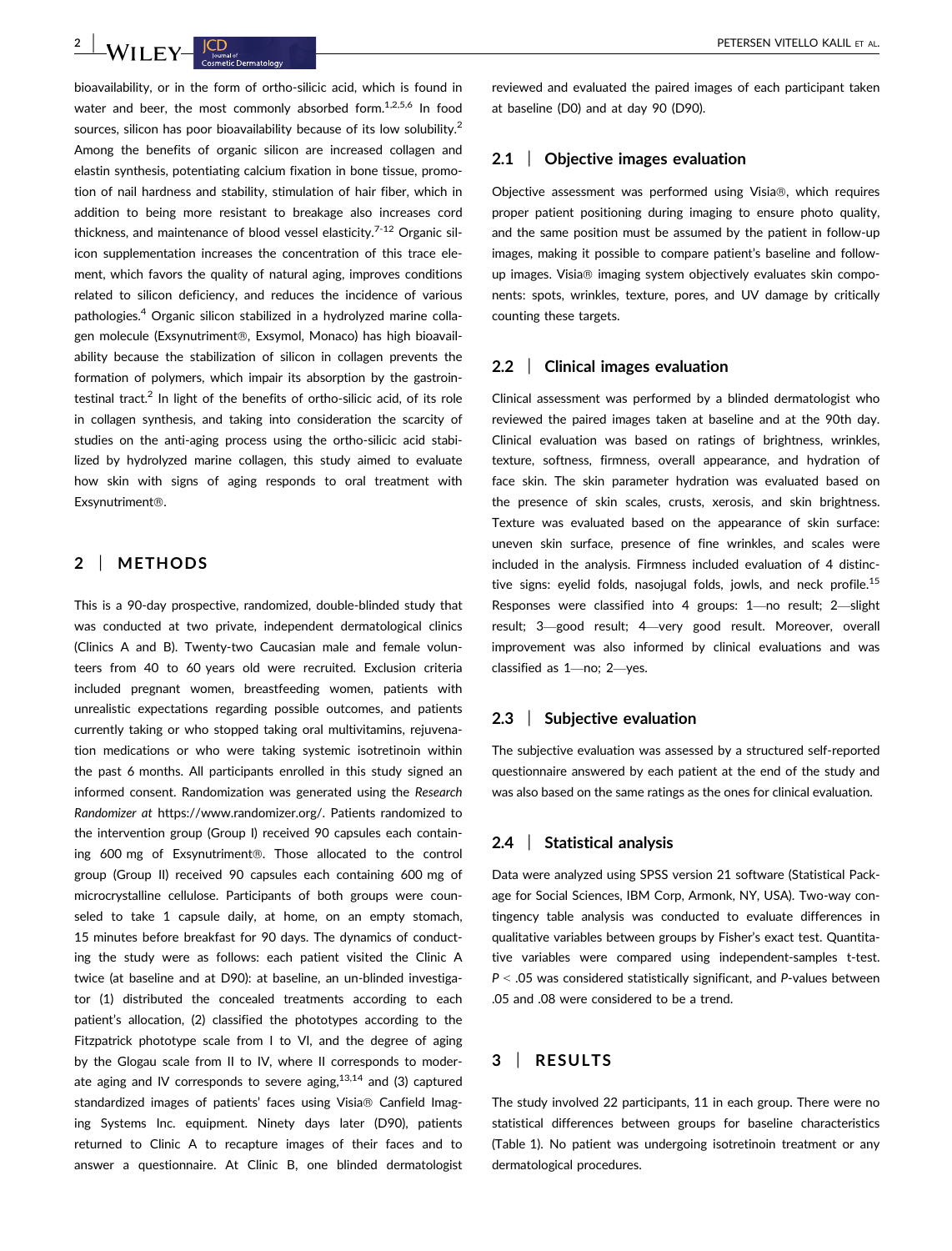#### TABLE 1 Baseline characteristics of the total sample

|                                     | <b>Exsynutriment®</b><br>$(n = 11)$ | Placebo<br>$(n = 11)$ | P    |
|-------------------------------------|-------------------------------------|-----------------------|------|
| Age—y (M $\pm$ SD)                  | 45.6 $\pm$ 4.8                      | $46.1 \pm 3.7$        | .81  |
| Gender-Women (n, %)                 | 10, 90.9                            | 9,81.8                | .53  |
| Phototype <sup>a</sup>              |                                     |                       |      |
| $\mathbf{II}$                       | 5, 45.5                             | 5, 45.5               | 1.00 |
| III                                 | 3, 27.3                             | 3, 27.3               |      |
| IV                                  | 1, 9.1                              | 1, 9.1                |      |
| Degree of aging <sup>b</sup>        |                                     |                       |      |
| $\mathbf{II}$                       | 5, 45.5                             | 6, 54.5               | .86  |
| Ш                                   | 3, 27.3                             | 3, 27.3               |      |
| Smoke-No (n, %)                     | 10, 90.9                            | 11, 100               | .31  |
| Hormone Use-No (n, %)               | 10, 90.9                            | 9,81.8                | .53  |
| Menopause                           |                                     |                       |      |
| No (n, %)                           | 9,81.8                              | 8, 72.7               | .82  |
| <b>NA</b>                           | 1, 9.1                              | 2, 18.2               |      |
| Previous<br>treatment-No (n, %)     | 11, 100                             | 9, 81.8               | .14  |
| Rejuvenating<br>substance-No (n, %) | 9,81.8                              | 9.81.8                | 1.00 |

NA, not applicable; M, mean; SD, standard deviation.

 $P < .05$  was considered statistically significant.  $P = .05-.08$  was considered to be a trend.

aMissing data for 2 in the Exsynutriment<sup>®</sup> and placebo groups.

<sup>b</sup>Missing data for 3 in the Exsynutriment<sup>®</sup> group and for 2 in the Placebo group.

#### 3.1 | Objective images evaluation

The evaluation of the objective assessments using the Visia $\circledast$  software between groups is illustrated in Table 2 and shows no statistical difference between comparisons at baseline, D90, and skin component variations overtime. Visia® images obtained at baseline and after 90 days of treatment with Exsynutriment® show visual changes in the skin components (Figure 1).

#### 3.2 | Clinical images evaluation

After 90 days of treatment, a blinded dermatologist reviewed the paired images of each participant taken at baseline and after 90 days (Table 3). Texture, firmness, and hydration were the aspects of skin that showed a significant difference between groups.

#### 3.3 | Subjective evaluation

The subjective evaluation was assessed by a structured self-reported questionnaire answered by each patient at the end of the study. Comparisons between groups can be seen in Table 4. As observed in Table 4, brightness, firmness, and overall appearance show trends for differences between groups 1 and 2 ( $P = .06$ ). No patients from the Exsynutriment® group experienced any side effects, skin reactions, hypersensitivity, or systemic symptoms. One patient from

TABLE 2 Comparisons of skin component counts between groups using the Visia<sup>®</sup> objective evaluation

|                      |                   | Exsynutriment <sup>®</sup> $(n = 11)$ Placebo $(n = 11)$ | P   |
|----------------------|-------------------|----------------------------------------------------------|-----|
| Spots ( $M \pm SD$ ) |                   |                                                          |     |
| D <sub>0</sub>       | $80.2 \pm 31.6$   | $83.5 \pm 20.4$                                          | .80 |
| D90                  | $80.9 + 36.2$     | $88.4 + 26.6$                                            | .63 |
| $D90-DOa$            | $0.9\,\pm\,10.1$  | $6.0 \pm 16.8$                                           | .44 |
| Wrinkles (n, %)      |                   |                                                          |     |
| D <sub>0</sub>       | $29.2 + 8.6$      | $27.1 \pm 10.5$                                          | .65 |
| D90                  | $32.1 + 12.3$     | $31.9 + 10.7$                                            | .97 |
| D90-D0               | $2.9 \pm 10.5$    | $4.8 + 5.5$                                              | .66 |
| Texture (n, %)       |                   |                                                          |     |
| D <sub>0</sub>       | $707.3 \pm 360.8$ | $615.1 \pm 185.7$                                        | .52 |
| D <sub>90</sub>      | $659.4 + 297.6$   | $550.6 + 187.9$                                          | .38 |
| D90-D0               | $-47.9 + 151.9$   | $-64.5 + 202.7$                                          | .85 |
| Pores (n, %)         |                   |                                                          |     |
| D <sub>0</sub>       | $368.2 \pm 191.3$ | $379.5 \pm 74.8$                                         | .88 |
| D90                  | $352.1 + 159.8$   | $346.4 + 105.4$                                          | .93 |
| D90-D0               | $-16.1 + 47.0$    | $-33.1 \pm 59.0$                                         | .50 |
| UV No (n. %)         |                   |                                                          |     |
| D <sub>0</sub>       | $301.9 \pm 66.4$  | $294.0 \pm 51.6$                                         | .79 |
| D90                  | $312.7 + 111.8$   | $306.0 + 51.8$                                           | .88 |
| D90-D0               | $10.8 + 80.9$     | $12.0 \pm 21.1$                                          | .97 |
|                      |                   |                                                          |     |

M, mean; SD, standard deviation.

 $P < .05$  was considered statistically significant.  $P = .05-.08$  was considered to be a trend.

<sup>a</sup>D90-D0 is the numerical change between time points.

Group 2 reported stomachache and heartburn. Most participants from group 1 (80%) were satisfied with the treatment, but all participants reported that they would repeat the treatment. While fifty percent of group 1 participants were satisfied with the treatment, 2 said they would not participate again.

# 4 | DISCUSSION

During the aging process, several trace elements that are essential to maintaining homeostasis become deficient, and silicon is one of them. Silicon deficiency is associated with early aging in several organs, including the skin. In addition, the aging process yields structural skin damage and affects energy balance, resulting in dehydrated skin and delayed healing.<sup>2</sup>

Skin aging is controlled by genetically determined individual factors (intrinsic factors), external factors such as cigarette use, pollution, chronic solar radiation, and additional factors such as stress, drug use, systemic diseases, and hormones.<sup>16</sup> Thus, macroscopic changes on the surface and progressive, diffuse atrophy associated with cutaneous xerosis result in a thin and dehydrated skin with signs of depigmentation, decreased elasticity, and ecchymosis.<sup>16,17</sup> Tissue loosening, both muscular and cutaneous, and superficial and deep rhytids are also observed.<sup>16</sup> In addition, the healing process is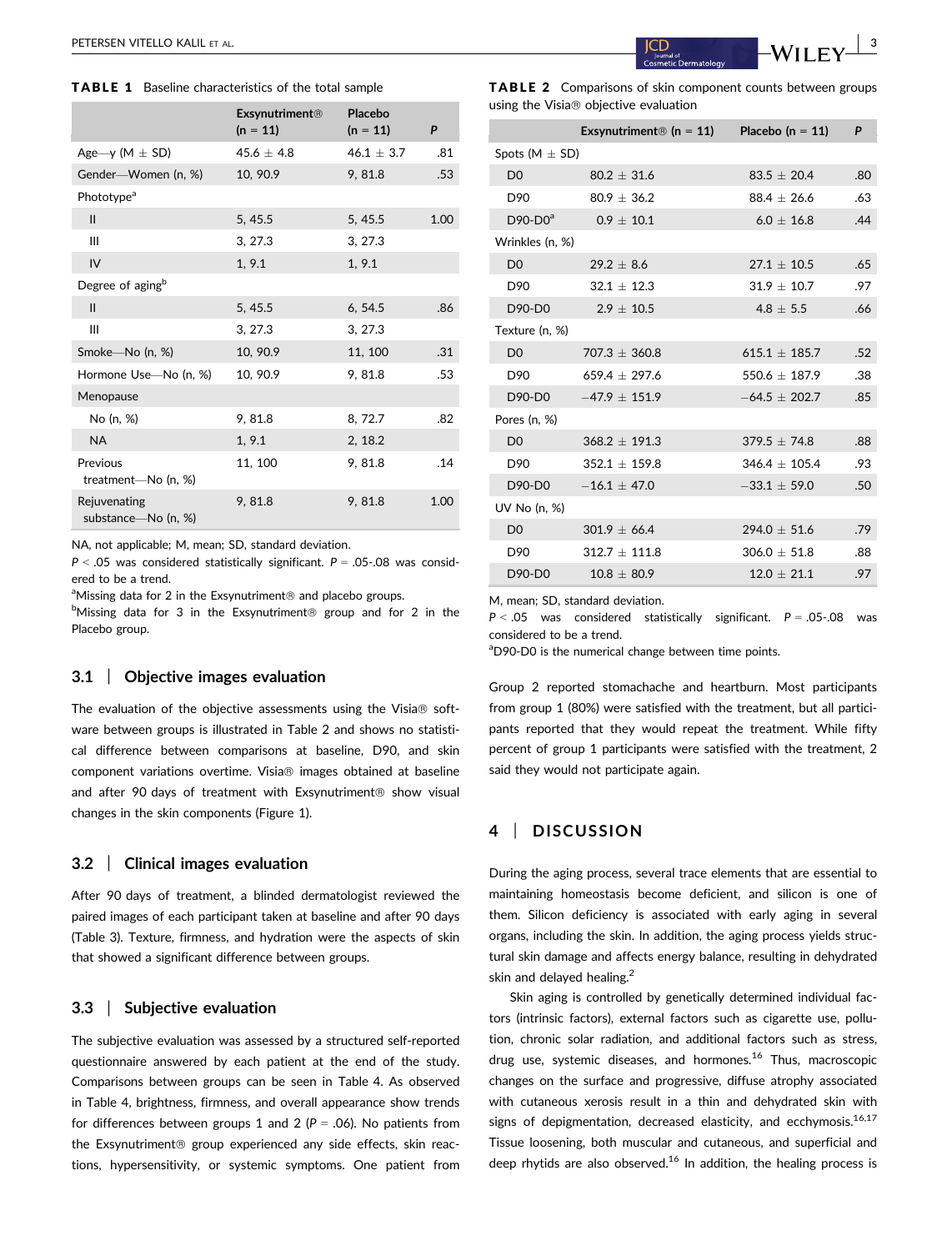**4** WILEY Counsider ALL ET AL.



FIGURE 1 Visia® images of three selected patients at baseline (A) and 90 d post-treatment with oral Exsynutriment (B)

impaired in the aged, resulting in delayed tissue repair after spontaneous injuries or surgical procedures.<sup>16</sup>

The reduction in collagen, glycosaminoglycans, and proteoglycans in the skin and the degeneration of elastic fibers contribute to the appearance of rhytids and skin sagging.<sup>18</sup> In the skin, silicon is essential for synthesizing collagen and contributing to enzyme activation

and cross-linking.<sup>9</sup> It also promotes connections between hyaluronic acid, proteoglycans, and water, which increase skin turgor and dermal hydration.19,20 Silicon replenishment stimulates the synthesis of hydroxyproline and type I collagen, and increases the density of elastic fibers, which increases the thickness of the dermis and improves the tensor properties of the skin.<sup>9,11,18,21</sup>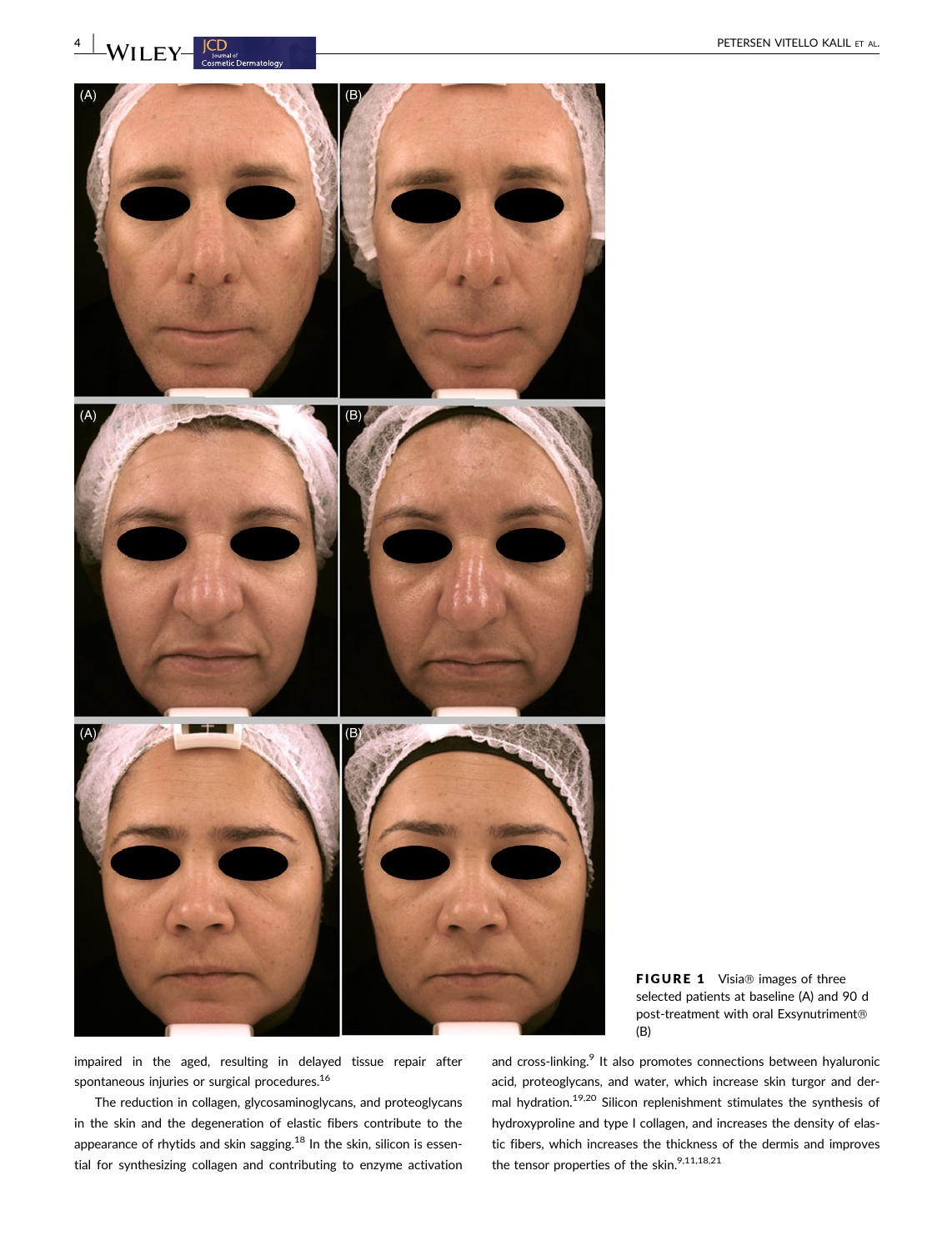TABLE 3 Blinded dermatologist's evaluation of skin improvements<sup>a</sup> by analyzing images from both groups

|                        | <b>Exsynutriment®</b><br>$(n = 9)$ | Placebo<br>$(n = 8)$ | P   |
|------------------------|------------------------------------|----------------------|-----|
| Improvement—Yes (n, %) | 7, 77.8                            | 5, 62.5              | .49 |
| Texture-None (n, %)    | 2, 22.2                            | 3, 37.5              | .03 |
| Bad (n, %)             | 0, 0.0                             | 1, 12.5              |     |
| Good (n, %)            | 6, 66.7                            | 0, 0.0               |     |
| Very good (n, %)       | 1, 11.1                            | 4,50.0               |     |
| Wrinkles-None (n, %)   | 2, 22.2                            | 3, 37.5              | .18 |
| Good (n, %)            | 5, 55.6                            | 1, 12.5              |     |
| Very good (n, %)       | 2, 22.2                            | 4,50.0               |     |
| Brightness-None (n, %) | 2, 22.2                            | 3, 37.5              | .13 |
| Bad (n, %)             | 1, 11.1                            | 0, 0.0               |     |
| Good (n, %)            | 5, 55.6                            | 1, 12.5              |     |
| Very good (n, %)       | 1, 11.1                            | 4,50.0               |     |
| Softness-None (n, %)   | 2, 22.2                            | 3, 37.5              | .13 |
| Bad (n, %)             | 1, 11.1                            | 0, 0.0               |     |
| Good (n, %)            | 5, 55.6                            | 1, 12.5              |     |
| Very good (n, %)       | 1, 11.1                            | 4,50.0               |     |
| Firmness-None (n, %)   | 2, 22.2                            | 3, 37.5              | .04 |
| Bad (n, %)             | 2, 22.2                            | 1, 12.5              |     |
| Good (n, %)            | 4, 44.5                            | 0, 0.0               |     |
| Very good (n, %)       | 1, 11.1                            | 4,50.0               |     |
| Overall appearance     |                                    |                      | .18 |
| None (n, %)            | 2, 22.2                            | 3, 37.5              |     |
| Good (n, %)            | 5, 55.6                            | 1, 12.5              |     |
| Very good (n, %)       | 2, 22.2                            | 4,50.0               |     |
| Hydration-None (n, %)  | 2, 22.2                            | 3, 37.5              | .01 |
| Bad (n, %)             | 0, 0.0                             | 1, 12.5              |     |
| Good (n, %)            | 5, 55.6                            | 0, 0.0               |     |
| Very good (n, %)       | 2, 22.2                            | 4,50.0               |     |

Skin improvements based on ratings of brightness, wrinkles, texture, softness, firmness, overall appearance, and hydration of face skin were classified into 4 groups: 1—none; 2—bad result; 3—good result; 4—very good result.

 $P < .05$  was considered statistically significant.  $P = .05-.08$  was considered to be a trend.

aOverall improvement was classified as 1-no; 2-yes.

Ortho-silicic acid stabilized by hydrolyzed marine collagen (Exsynutriment<sup>®</sup>) is an organic, water soluble, stable molecule with high bioavailability characteristics that are essential for bioactive compounds. Its oral consumption enables it to act in important processes for homeostasis maintenance and as an anti-aging agent. In addition, water-soluble silicon is chemically safe and nongenotoxic, as evidenced by in vivo studies.<sup>22</sup> Exsynutriment<sup>®</sup> is produced as a powder and primarily metabolized by the renal system.

Studies have demonstrated that the therapeutic supplementation of organic silicon strengthens nail and hair, increases collagen and elastin synthesis, promotes maintenance of vascular elasticity and increases calcium fixation in bone tissue.<sup>7,8,10</sup> In addition, silicon

| <b>Exsynutriment®</b><br>$(n = 10)$ | Placebo<br>$(n = 10)$ | P   |
|-------------------------------------|-----------------------|-----|
| 8, 80.0                             | 5, 50.0               | .16 |
| 1, 10.0                             | 5,50.0                | .12 |
| 7,70.0                              | 3, 30.0               |     |
| 2, 20.0                             | 2, 20.0               |     |
| 2, 20.0                             | 6,60.0                | .17 |
| 7,70.0                              | 3, 30.0               |     |
| 1, 10.0                             | 1, 10.0               |     |
| 1, 10.0                             | 6,60.0                | .06 |
| 6,60.0                              | 2, 20.0               |     |
| 3, 30.0                             | 2, 20.0               |     |
| 1, 10.0                             | 5, 50.0               | .09 |
| 5, 50.0                             | 1, 10.0               |     |
| 4, 40.0                             | 3, 30.0               |     |
| 0, 0.0                              | 1, 10.0               |     |
| 2, 20.0                             | 7,70.0                | .06 |
| 5, 50.0                             | 1, 10.0               |     |
| 3, 30.0                             | 2, 20.0               |     |
|                                     |                       | .06 |
| 1, 10.0                             | 6, 60.0               |     |
| 6,60.0                              | 2, 20.0               |     |
| 3, 30.0                             | 2, 20.0               |     |
| 2, 20.0                             | 6,60.0                | .19 |
| 4, 40.0                             | 2, 20.0               |     |
| 4, 40.0                             | 2, 20.0               |     |
|                                     |                       |     |

Skin improvements based on ratings of brightness, wrinkles, texture, softness, firmness, overall appearance, and hydration of face skin were classified into 4 groups: 1—none; 2—bad result; 3—good result; 4—very good result.

 $P < .05$  was considered statistically significant.  $P = .05-.08$  was considered to be a trend.

aOverall improvement was classified as 1-no; 2-yes.

plays an important role in healing wounds. $21,23$  In 1993, Lassus et al carried out a study in 50 women where colloidal silicon was administered orally and topically to treat aging skin and hair and nail fragility in a dose of 10 mg of silicon per day, for 90 days. The researchers observed, by ultrasound examination, an increase in dermal thickness and an improvement in hair and nail fragility.<sup>8</sup> Later, Barel et al evaluated the effect of daily supplementation of 10 mg of cholinestabilized organic silicon in a double-blind study on the skin, hair, and nails of 50 women with photodamaged skin over 20 weeks. The study showed improvement in skin texture ( $P < .005$ ) and nail fragility; besides, the safety of silicon supplementation through baseline and post-treatment laboratory tests, including renal and hepatic function, lipid profile, and renal excretion of silicon, was demonstrated.<sup>7</sup> Another study by Villa et al<sup>24</sup> evaluated the daily use of ortho-silicic acid stabilized by hydrolyzed marine collagen 600 mg during 5 months demonstrating positive results on hair quality. The recommended daily dose of Exsynutriment $@$  is 100-600 mg, which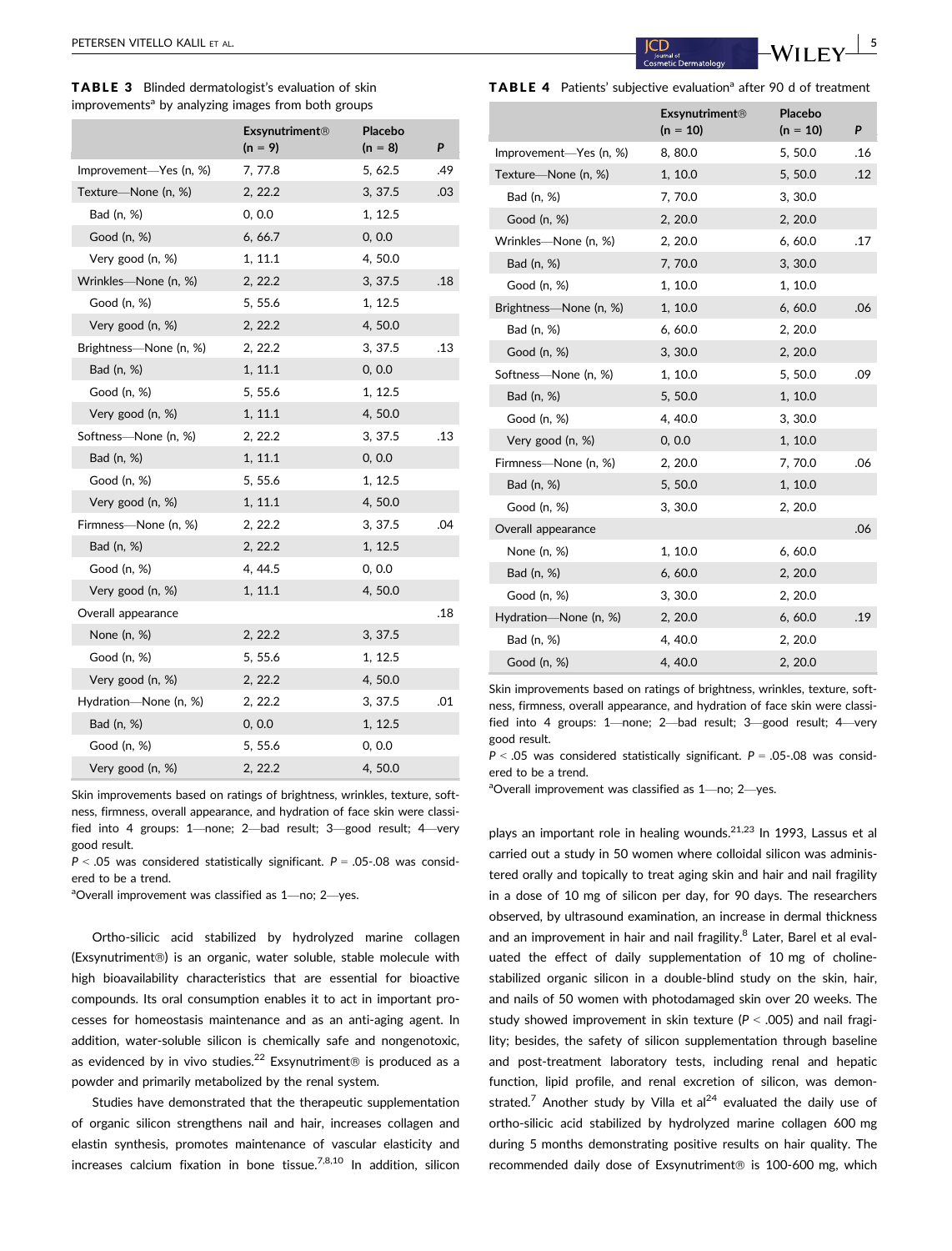$\frac{6}{100}$  PETERSEN VITELLO KALIL ET AL.

corresponds to 5-10 mg of organic silicon per day for adults weighing 60 kg.<sup>5</sup> The current study evaluated the maximum concentration of oral ortho-silicic acid stabilized in hydrolyzed collagen and demonstrated clinical benefits. Exsynutriment<sup>®</sup> is currently the most commonly prescribed product by dermatologists in Brazil for the treatment of oral rejuvenation and skin sagging, and its supplementation is safe, even in the long term. $^{22}$ 

This original work describes for the first time the benefits of 90 days of ortho-silicic acid stabilized by hydrolyzed marine collagen treatment, which yielded improvements in firmness, hydration, and texture ( $P < .05$ ). Although other parameters tested did not have statistical significance, the data are clinically relevant and are in agreement with studies using Visia®. Studies with a larger, representative sample of the population should be conducted in order to prove the efficacy of this treatment. Rates of satisfaction among patients receiving the treatment were greater than those receiving placebo. All patients tolerated the treatment, reported no adverse effects, and announced that they would use the product again.

Limitations of our study are the short follow-up period and small sample size. In addition, histopathological analyses were not performed to evaluate the treatment's effect on collagen production, and serum levels of silicon were not measured. According to Brazilian regulamentation (ANVISA-ABNT 316L), the metallic alloys used to fabricate puncture needles contain silicon; because of that, in the moment of puncture, the needle contaminates the sample with silicon, leading to values that do not correspond to the real serum values. Thus, the authors acknowledge the need for future studies with larger sample sizes, longer follow-up periods, and histopathological evaluations.

# 5 | CONCLUSION

People are constantly searching for beauty products to prevent aging, but do not know which supplement will yield the desired effect. The oral use of organic silicon stabilized in a molecule of hydrolyzed marine collagen has been proven to be an anti-aging option, as it recovers the degenerative changes of the extracellular matrix and stimulates the synthesis of collagen, promoting improvements in skin firmness, texture, and hydration. The clinical results obtained in this study are promising and highlight the need for a greater number of studies on this topic.

## CONFLICT OF INTEREST

The authors state no other conflict of interest.

## ORCID

Célia Luiza Petersen Vitello Kalil **D**http://orcid.org/0000-0002-1294-547X

Clarissa Prieto Herman Reinehr http://orcid.org/0000-0003-1811-4519

#### REFERENCES

- 1. Reffitt DM, Jugdaohsingh R, Thompson RP, Powell JJ. Silicic acid: its gastrointestinal uptake and urinary excretion in man and effects on aluminium excretion. J Inorg Biochem. 1999;76:141-147.
- 2. Jurkić LM, Cepanec J, Pavelić SK, Pavelić K, Biological and therapeutic effects of ortho-silicic acid and some ortho-silicic acid-releasing compounds: new perspectives for therapy. Nutr Metab. 2013;10:2.
- 3. Fregert S. Studies on silicon in tissues with special reference to skin. Acta Derm Venereol Suppl. 1959;39:1-92.
- 4. Bissé E, Epting T, Beil A, Lindinger G, et al. Reference values for serum silicon in adults. Anal Biochem. 2005;337:130-135.
- 5. Uthus EO, Seaborn CD. Deliberations and evaluations of the approaches, endpoints and paradigms for dietary recommendations of the other trace elements. J Nutr. 1996;126:2452S-2459S.
- 6. Sripanyakorn S, Jugdaohsingh R, Dissayabutr W, Anderson SHC, Thompson RPH, Powell JJ. The comparative absorption of silicon from different foods and food supplements. Br J Nutr. 2009;102:825.
- 7. Barel A, Calomme M, Timchenko A, De Paepe K, et al. Effect of oral intake of choline-stabilized orthosilicic acid on skin, nails and hair in women with photodamaged skin. Arch Dermatol Res. 2005;297:147- 153.
- 8. Lassus A. Colloidal silicic acid for oral and topical treatment of aged skin, fragile hair and brittle nails in females. J Int Med Res. 1993;21:209-215.
- 9. Calomme MR, Vanden Berghe DA. Supplementation of calves with stabilized orthosilicic acid. Effect on the Si, Ca, Mg, and P concentrations in serum and the collagen concentration in skin and cartilage. Biol Trace Elem Res. 1997;56:153-165.
- 10. Wickett RR, Kossmann E, Barel A, Demeester N, Clarys P, Varden Berghe D, Calomme M. Effect of oral intake of choline-stabilized orthosilicic acid on hair tensile strength and morphology in women with fine hair. Arch Dermatol Res. 2007;299:499-505.
- 11. Reffitt DM, Ogston N, Jugdaohsingh R, Cheung HFJ, et al. Orthosilicic acid stimulates collagen type 1 synthesis and osteoblastic differentiation in human osteoblast-like cells in vitro. Bone. 2003;32:127- 135.
- 12. Spector TD, Calomme MR, Anderson SH, Clement G, et al. Cholinestabilized orthosilicic acid supplementation as an adjunct to Calcium/ Vitamin D3 stimulates markers of bone formation in osteopenic females: a randomized, placebo-controlled trial. BMC Musculoskelet Disord. 2008;9:85.
- 13. Fitzpatrick TB. The validity and practicality of sun-reactive skin types I through VI. Arch Dermatol. 1988;124:869-871.
- 14. Glogau RG. Aesthetic and anatomic analysis of the aging skin. Semin Cutan Med Surg. 1996;15:134-138.
- 15. Leal Silva HG. Facial laxity rating scale validation study. Dermatol Surg. 2016;42:1370-1379.
- 16. Farage MA, Miller KW, Elsner P, Maibach HI. Characteristics of the aging skin. Adv Wound Care. 2013;2:5-10.
- 17. Mahmoud BH, Hexsel CL, Hamzavi IH, Lim HW. Effects of visible light on the skin. Photochem Photobiol. 2008;84:450-462.
- 18. Herreros FOC, Cintra ML, Adam RL, de Moraes AM, Metze, K. Remodeling of the human dermis after application of salicylate silanol. Arch Dermatol Res. 2007;299:41-45.
- 19. Carlisle EM. In vivo requirement for silicon in articular cartilage and connective tissue formation in the chick. J Nutr. 1976;106:478-484.
- 20. Schwarz K. A bound form of silicon in glycosaminoglycans and polyuronides. Proc Natl Acad Sci U S A. 1973;70:1608-1612.
- 21. Seaborn CD, Nielsen FH. Silicon deprivation decreases collagen formation in wounds and bone, and ornithine transaminase enzyme activity in liver. Biol Trace Elem Res. 2002;89:251-261.